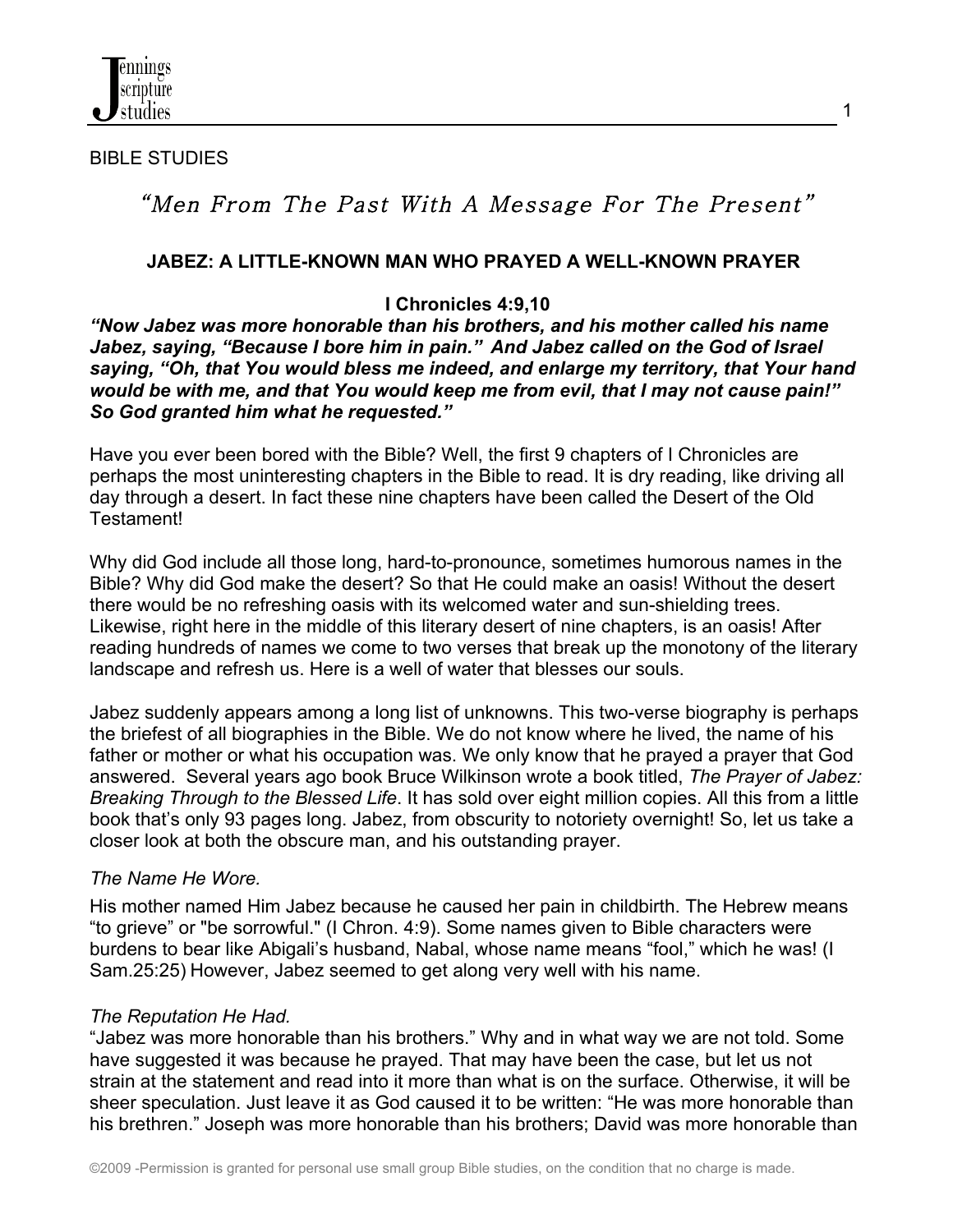

his brothers; Jesus was more honorable than His brothers. Just leave it at that and let us move on.

# *The Prayer That He Prayed.*

This is what we are interested in, his prayer. There are many, many prayers in the Bible, some of which are rather lengthy, and others that are remarkably brief. Jabez' prayer is short and rather simple. However, since Bruce Wilkinson wrote his little book *"The Prayer of Jabez"* some have tried to make the prayer more than a prayer. One of the tabloids took the prayer, placed it in a cut-out shield and told people how to place the shield on a lottery ticket to win the lottery or place it under a pillow at night and sleep on it to get the answer they wanted.

Attention! This prayer is not a magic formula or an Aladdin's Lamp! Prayer is very personal and must come from the heart, therefore, pray your own prayer! We can use Bible prayers as examples of how we should pray – as models, not mantras. Jesus gave us a model pattern prayer to show us how to formulate our own prayer, but He never meant for us to simply repeat that model prayer all of our lives. It is an outline and we must fill in the specifics from our multiple and varied experiences of life. The prayer Jabez can be used as an example but was never meant to be recited over and over.

Jabez' prayer is in four parts:

- 1) He prayed that God would bless him He prayed for God's provision.
- 2) He prayed that God would enlarge his borders He prayed for God to prosper him;
- 3) He prayed that God's hand would be upon him He prayed for God's presence;
- 4) He prayed that God would keep him from evil He prayed for God's protection.

So what is so unusual about this prayer? Let's look at it phrase by phrase in order to discover why God was pleased enough with his prayer to have it forever recorded in scripture.

# **HE PRAYED FOR GOD'S PROVISION OF GRACE.**

*"Oh, that You would bless me indeed…."*

The blessing of God is His grace outpoured. God's grace is His favor. Jabez prayed for God to bless him – that is, to grace him with favor. He wanted his life to have the stamp of heaven upon it. Without the rain of God's blessings upon our lives and the freshness that it brings, we will be like the desert, barren and dry! *"It is the blessing of the LORD that makes rich, and He adds no sorrow to it."* (Prov. 10:22)

God's grace blessings come in various forms. I Peter 4:10 refers to the *"manifold grace of God."* The Greek word for *"manifold"* is *"poikilos"* and means: "*various*, *divers, manifold."* The Amplified Bible uses the term *"many-sided grace"* of God. In Paul's extremity, God said, *"My grace is sufficient for you."* (II Cor.12:9)

God's throne is a throne of grace dispensing favors to undeserving men and women. In Hebrews 4:16 we are encouraged to: *"come boldly to the throne of grace, that we may obtain mercy, and find grace to help in time of need."* That is what Jabez did – he went to the throne of grace.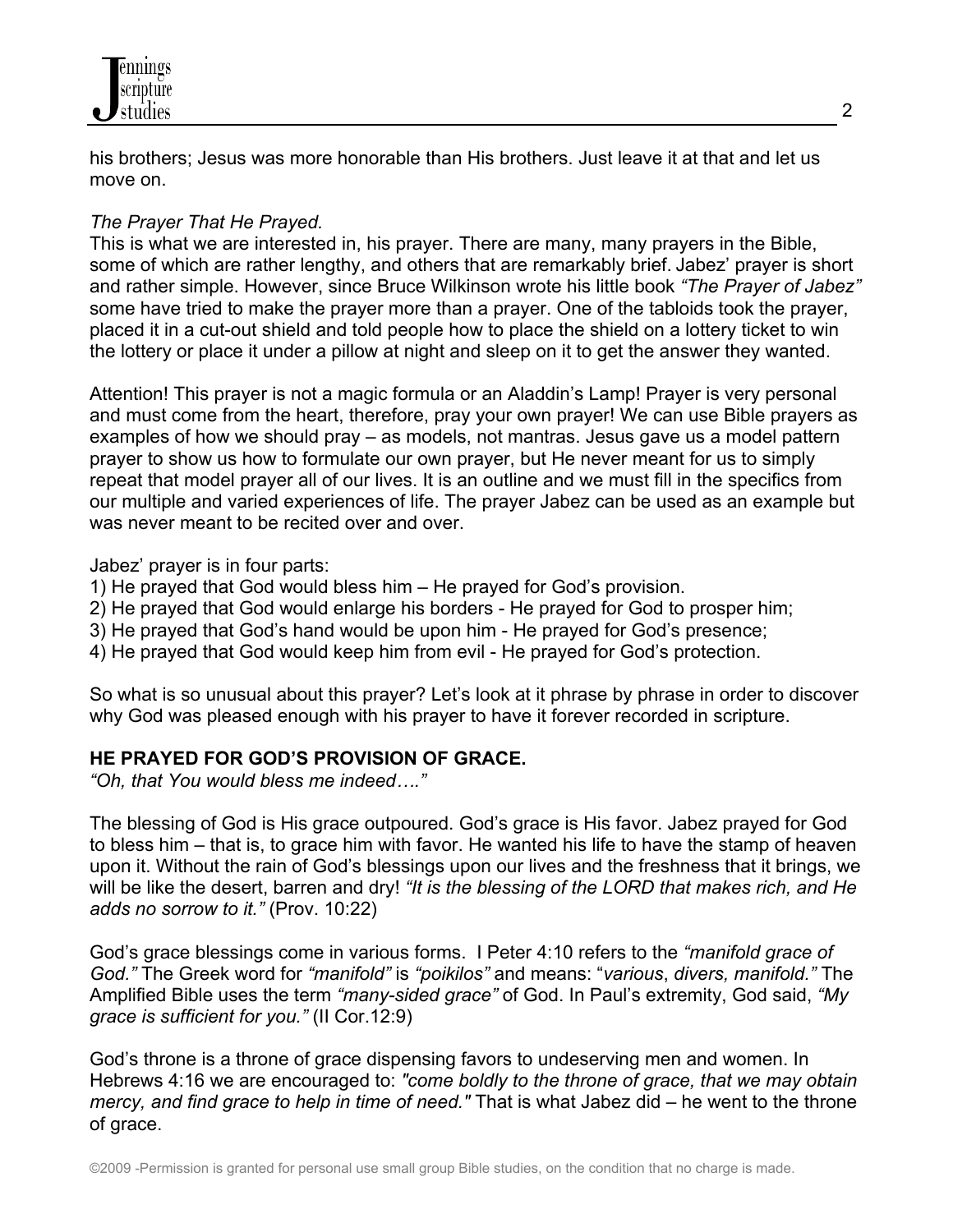

In order to be blessed – that is, graced by God, our lives must be well-pleasing to Him. The very first Psalm tells us who God blesses: *"Blessed is the man who walks not in the counsel of the ungodly, nor stands in the path of sinners, nor sits in the seat of the scornful; but his delight is in the law of the LORD, and in His law he meditates day and night."* (Psalm 1:1)

In order to qualify for God's blessings, we must be "blessable." We cannot live an ungodly life and expect God to bless us. John Maxwell states it this way: "Our prayers should ask God to help us do what he is blessing, not bless what we are doing." (*Partners in Prayer*) Jabez must have qualified for God's grace blessing for we read "*So God granted him what he requested."*  There is nothing wrong with praying for God to bless you, if it is for the purpose of being a blessing!

#### **HE PRAYED FOR GOD TO PROSPER HIM WITH GROWTH.**

*"….. and enlarge my territory…."* (nkjv) or, *"enlarge my border"* (nasb)

When Jabez prayed that God would prosper him, he must have had righteous motivations and purposes in mind for God answered him and God does not prosper the unrighteous. Growth should be the aim of every righteous person. We are told to *"Grow in grace and in the knowledge of our Lord and Savior Jesus Christ."* (II Peter 3:18)

An enlarged border or territory suggests several things:

- *An enlarged territory or border suggests a broader surface.*  Some have suggested that Jabez was simply asking for more land. Some that he was asking for greater opportunities or an enlarged realm of influence. In either case, he got that for which he prayed.
- *An enlarged territory or border suggests an expanded horizon.*  Jabez must have been a faith-visionary; he could see beyond his present station in life and beyond his immediate horizon to the potentialities and possibilities that lay ahead.

We've heard the saying, "The sky is the limit." There is only one thing that limits the servant of God who desires to see God's work grow and that is a lack of faith! Jabez must have been a man of faith. He had a faith that saw beyond the horizon of the mundane. Jesus said, *"Behold, I say to you, lift up your eyes and look at the fields, for they are already white for harvest!"* (John 4:35)

• *An enlarged territory or border suggests a greater responsibility.* To whom much is given, much is required. There is no God-given opportunity without corresponding accountability. This one thing is for certain: God will not give us a larger field of service until we have worked well the field we have!

We need God's blessing. It is not wrong to pray for God to bless us by expanding our borders. However, we must remember that God blesses us so that we will be a blessing to others. We are not to be reservoirs but channels. God said to Abraham, *"I will bless you and make your name great; and you shall be a blessing."* (Gen.12:2) Did you get that? "I will bless you …. and you shall be a blessing."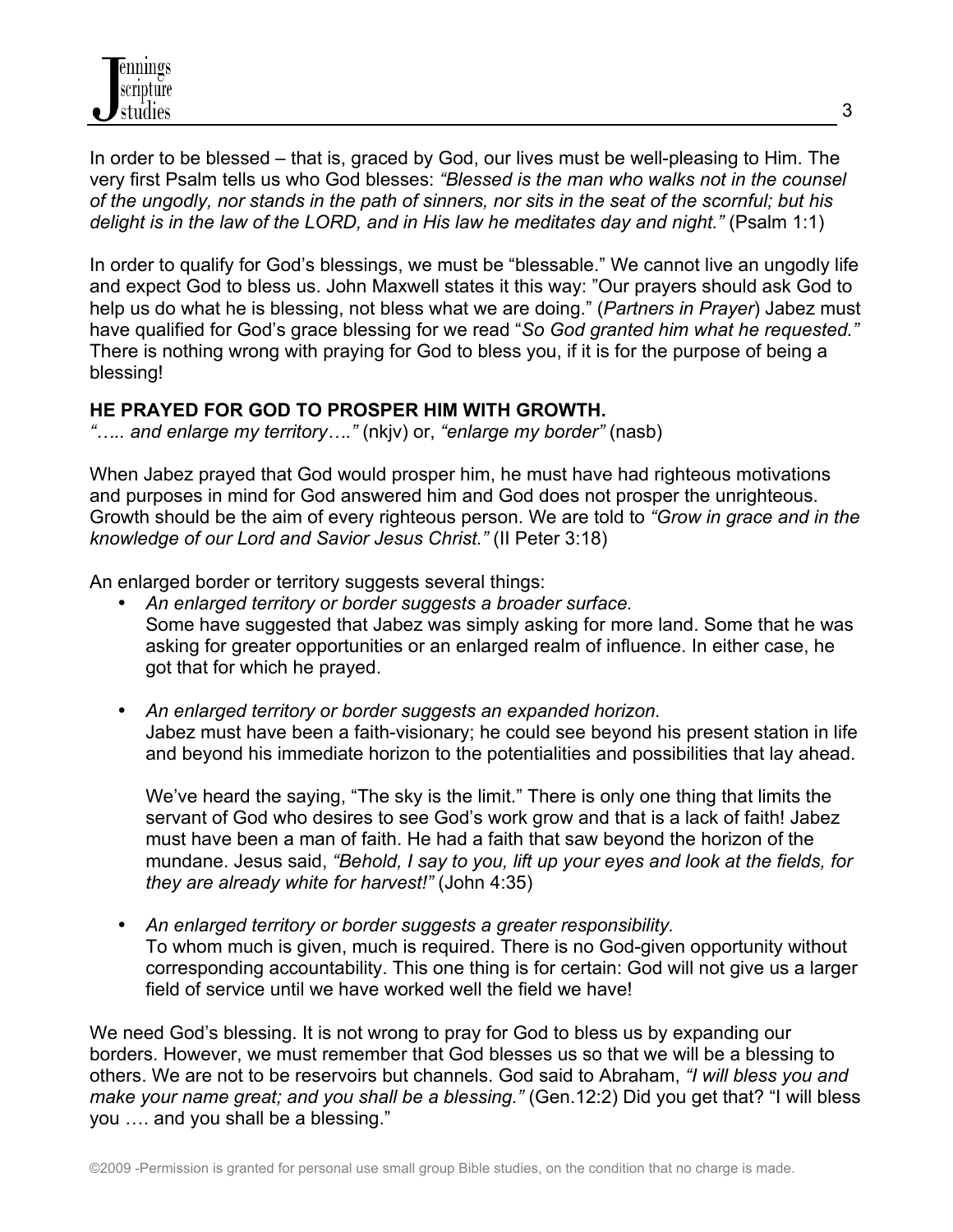*"Have you had a kindness shown? - Pass it on: It was not given for you alone, - Pass it on. Let it travel down the years, Let it wipe another's tears, Till in heaven the deed appears: - Pass it on."*

# **HE PRAYED FOR GOD'S PRESENCE TO GUIDE HIM.**

*"…. that Your hand would be with me…. "*

The Hebrew word for hand used in the above statement is "yâ d" and means an open hand indicating direction, in distinction from "kaph" which means a closed hand. Jabez' appeal to God for His hand to be with him means the same as if he asked God to be present with him. In fact, that is exactly what he was asking. God is not disconnected from His hand. If God's hand is present, God is present.

Throughout the Bible the phrase "*the hand of the Lord"* occurs. Sometimes the phrase is: "the hand of the Lord was with" and sometimes "the hand of the Lord was upon" other times "the hand of the Lord was heavy upon." Examples:

#### **The Hand of Judgment:**

**Exodus 9:3** – *"The hand of the LORD will be on your cattle in the field, on the horses, on the donkeys, on the camels, on the oxen, and on the sheep—a very severe pestilence."* This is judgment upon the Egyptians.

**I Sam.5:6,9** – *"But the hand of the LORD was heavy on the people of Ashdod, and He ravaged them and struck them with tumors" – "the hand of the LORD was against the city*  (Gath) *with a very great destruction."*

**I Sam.7:13** – "*And the hand of the LORD was against the Philistines all the days of Samuel."*

**Psalm 32:4** – *"For day and night Your hand was heavy upon me…."* – David.

**Acts 13:11** –– Paul said: *"And now, indeed, the hand of the Lord is upon you, and you shall be blind, not seeing the sun for a time."* Elymas the sorcerer in Cyprus.

#### **The Hand of Blessing.**

**Ezra 7:28** – *"So I was encouraged, as the hand of the LORD my God was upon me…."*

**Psalm 139:5** – *"You have hedged me behind and before, and laid Your hand upon me. Such knowledge is too wonderful for me; It is high, I cannot attain it."* David.

**Ezek. 3:22** – *"Then the hand of the LORD was upon me there, and He said to me, "Arise, go out into the plain, and there I shall talk with you."*

**Luke 1:66** – *"And the hand of the Lord was with him."* - The young child, John the Baptist.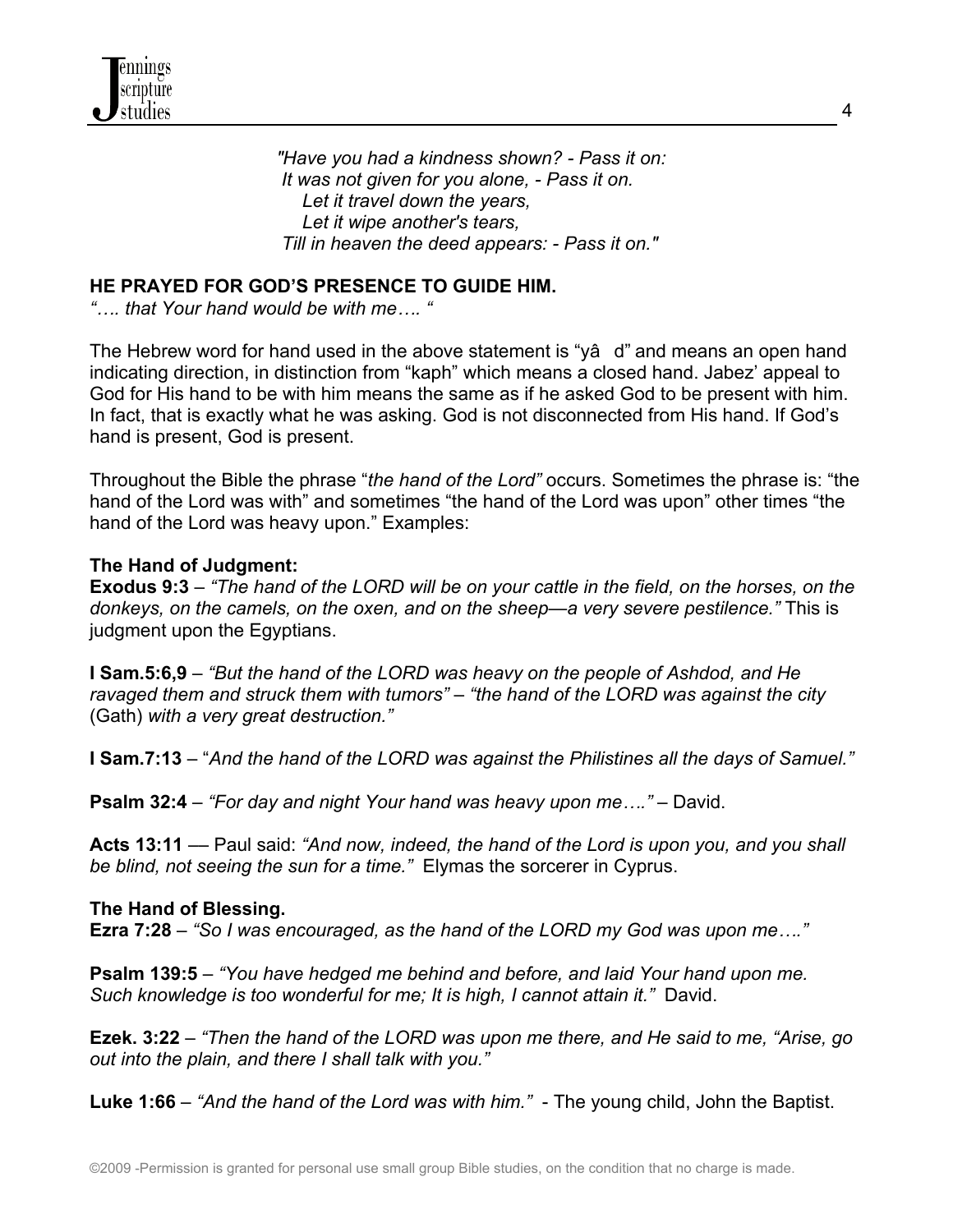**Acts 11:21** – *"And the hand of the Lord was with them, and a great number believed and turned to the Lord." -* Barnabas and Saul in ministry.

Jabez prayed for the hand of the Lord to be with him. He wanted the presence and leadership of the Lord. In Romans 8:14 we read again, *"For as many as are led by the Spirit of God, they are the sons of God."* Jabez prayed for the guidance of the Lord. I pray regularly the words of the hymn: *"Guide me, O Thou great Jehovah,*

 *Pilgrim through this barren land. I am weak, but Thou art mighty; Hold me with Thy powerful hand." - William Williams*

# **HE PRAYED FOR GOD'S PROTECTION TO GUARD HIM.**

"….*and that You would keep me from evil, that I may not cause pain!"*

Jabez prayed that God would deliver him from evil or keep him away from sin. Aren't these similar words to those Jesus included in the pattern prayer that He gave? Matthew 6:13 records: *"do not lead us into temptation, but deliver us from evil."*

Pigs love the muck and the mire. Sheep may accidentally fall into the mud but they soon scramble out. It is the nature of pigs to love the mud-hole; the nature of sheep to shun it. While people are neither pigs nor sheep, these animals do reflect the environments that toward which some people gravitate. Some persons seek out evil and revel in evil deeds with evil companions. Jabez had a different nature for he shunned evil and asked God to keep him from evil.

He wanted to be protected from the harm of evil, but he also wanted to be kept from sinning, because he knew that sin causes pain. It brings pain into the world. It brings pain into the life of the one who commits it, and it brings pain into the lives of those whom the sin was committed against. But most of all, sin causes God pain. His name means, ""to grieve" or "sorrowful" and he did not want to experience the pain that sin brings or cause others pain by sinning.

Are we sensitive to sin and evil around us? What about sin within us? Are we as conscientious about sin as Jabez was? He did not want to stumble and he did not want to cause others to stumble. We would do well to pray as did Jabez.

### **CONCLUSION**

Jabez' biography begins with the words, "Now Jabez was more honorable than his brothers." Perhaps now we know why he was "*more honorable than his brothers*." A person with such a God-consciousness, who craved God's blessings, who had a broader vision, valued God's presence with him and hated evil, is an honorable person in any age and in any culture.

And then we are told that *"God granted him that which he requested."* This mini biography of Jabez is a testimony to the goodness of God despite his birth and circumstances. God heard the cry of this honorable man and granted his requests.